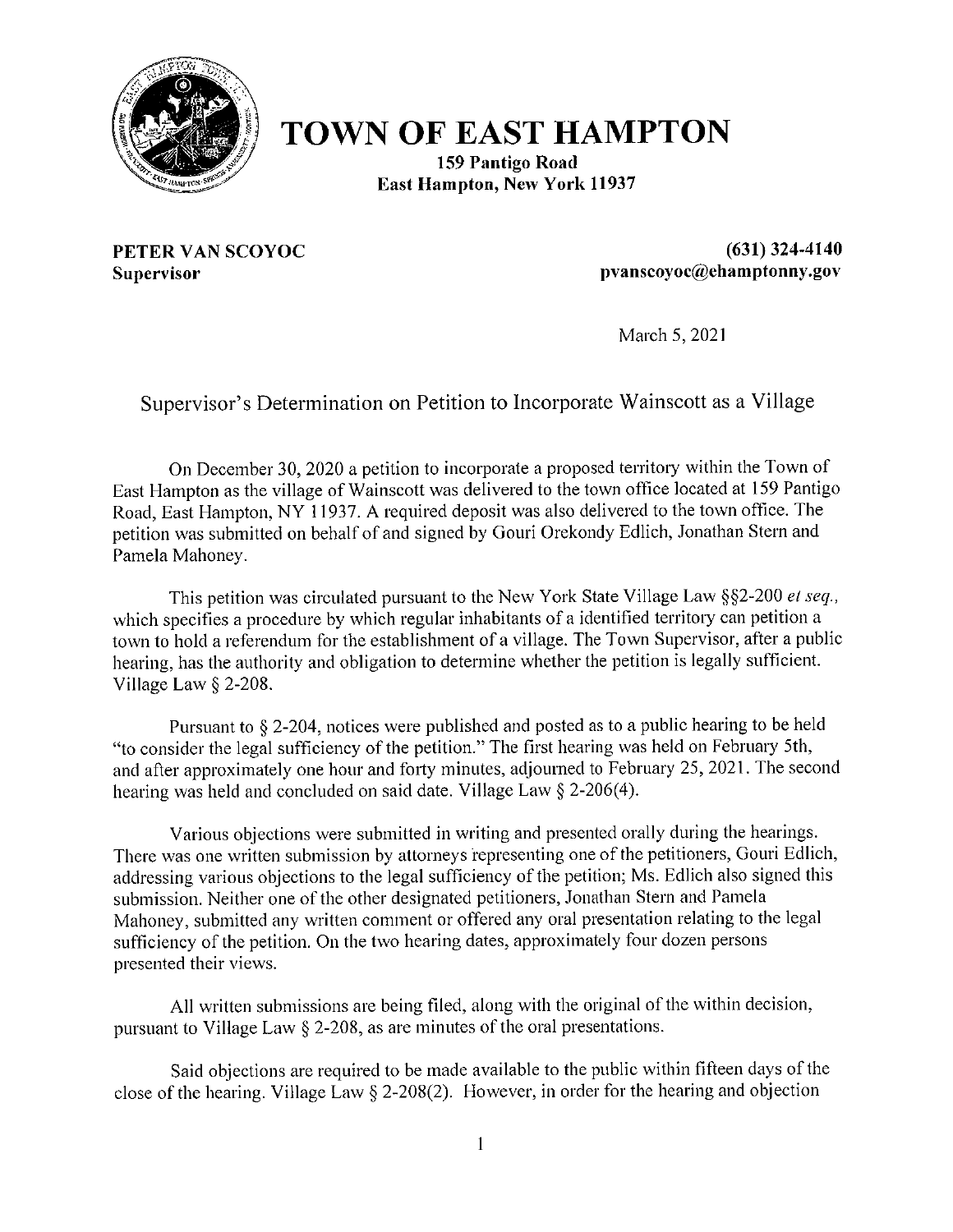process to be as transparent and fair as possible, said objections were published on the Town of East Hampton's website on an ongoing basis, allowing those who wished to respond to or address the objections to have the opportunity to do so. As already stated, petitioner Edlich's attorney had the opportunity to and did address the written objections that had been received.

Pursuant to the law, and in accordance with my obligation to render a decision based upon the law and the facts, I have reviewed the objections to the legal sufficiency of the petition as well as the written and verbal comments in response to the objections, and various registration and voting records pertaining thereto. Additionally, I reviewed the petition itself, and consulted with counsel as to the relevant law pertaining to such petitions.

The only issue before me is whether the petition is legally sufficient. Village Law  $\S$  2-208. If it is determined that the petition is legally sufficient, a referendum shall be held by qualified voters in the territory of the proposed village of Wainscott to determine whether a village shall be created. Village Law  $\hat{\S}$  2-208 *et seq*. If it is determined that the petition is not legally sufficient under the law, then no such referendum shall be held. Id.

Several persons at the hearing stated the view that "democracy requires" and the "constitution requires" that a referendum be held irrespective of whether the petition is legally sufficient so that regular inhabitants of the territory in the proposed village of Wainscott may decide whether to establish a village. This is not the law. The Village Law requires that a petition to conduct a referendum whether to establish a village must be legally sufficient. This legal predicate cannot be ignored or obviated.

In fact, the law provides that petitioners must "strict[ly] compl[y]" with the procedures articulated by the Village Law for the petition to be legally sufficient. See, e.g., Berkowitz v. St. *Lawrence*, 21 A.D.3d 413 (2d Dep't. 2005)("strict compliance with the statutory provisions is required [citations omitted]"). Moreover, in addition to the specifics of Village Law §§ 2-206 (1)(a-f) enumerating various procedures that must be followed, Village Law § 2-206 (1)(g) further requires that a petition be deemed legally insufficient if "the petition in any other specified respect does not conform to the requirements of this article." Consistent with this provision, the law requires that "the Supervisor must consider [any deficiency] by virtue of his obligation to 'determine whether the proposition, consent and papers filed therewith comply with [the Village Law]...." Plummer v. Dominy, 18 A.D.2d 190 (2d Dep't. 1963).

Thus, in short, a petition must be rigorously evaluated according to the requirements of the law.

After a thorough consideration of the petition itself, the objections and comments addressing the objections, oral presentations, public records, and the relevant law, I am constrained to find that the petition is legally insufficient. I do so for the following reasons.

Finding 1. Village Law  $\S 2-202(1)(f)(1)$  provides that the "original petition shall be filed with a Supervisor of the town in which all or the greatest part of such territory is located." I am said Supervisor. However, the petition was not filed with me. Instead, it was filed with the Town Clerk of the Town of East Hampton, a separately and independently elected public official.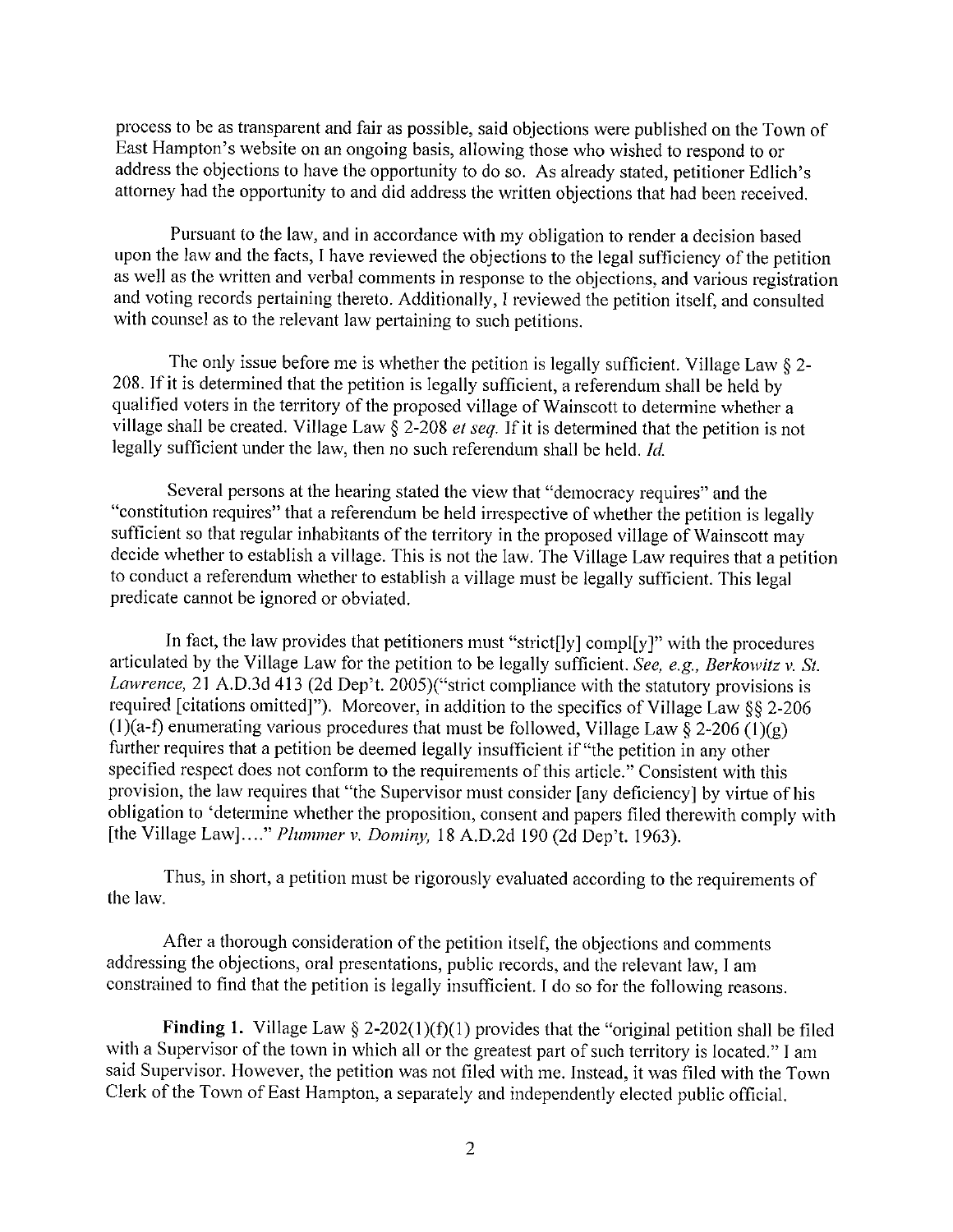Prior to the submission of the petition, neither the petitioners, their attorneys nor anyone acting on their behalf contacted me or my office to alert me that a petition would be filed or to inquire as to any of the procedures that must be followed. Instead, according to an Affidavit by Alexander Edlich, sworn to February 25, 2021, annexed to Ms. Edlich's attorney's submission as Exhibit B, both Mr. Edlich and, his wife, petitioner Gouri Edlich, submitted the petition to the Town Clerk. Mr. Edlich indicates in his Affidavit that he was fully aware that the petition was to be filed with the Town Supervisor, not the Town Clerk, and read the pertinent provision of the Village Law,  $\S$  2-202(1)(f), to the Town Clerk. He further states that he then indicated to the Town Clerk that they wanted to file the petition with the Supervisor as required by the law. Mr. Edlich states that the Town Clerk told him that she would take the petition.

Thus, despite Mr. Edlich and petitioner Ms. Edlich's full knowledge that the law required the petition to be filed with the Supervisor, they nevertheless failed to do so. Their apparent reliance upon the Town Clerk's misunderstanding that she could accept this petition does not obviate the legal requirement that it must be filed with the Supervisor. In doing so, the Edlichs knew at the time that they were not following the required procedure as explicitly provided by the law.

Indeed, in that the petition was not due on the date they arrived at Town Hall, December 30, 2020, they could have easily followed the law as specified by filing it with me, either on that day, or at another time.

Ms. Edlich and her attorneys' attempt to justify their violation of the Village Law by stating in their written comments that the Town Clerk is "custodian" of all of the town's "records, books and papers." A custodian of papers is not the same as a recipient of a filing, and their view in this regard improperly conflates the two. The Town Clerk may be the custodian of records, but the New York State legislature clearly required the petition to be filed with the Supervisor.

The law in this respect is a kin to circumstances in which an otherwise proper lawsuit is dismissed because it was not served upon the parties in the manner required by the court. See, e.g., Fonvil v. Audain, 131 A.D.3d 630 (2d Dep't. 2015)(service must be effected pursuant to the requirements of the Order to Show Cause); Haggerty v. Queens County Republican Committee, 92 A.D.3d 681 (2d Dep't. 2012)(failure to adhere to service provisions in the Order to Show Cause requires dismissal of petition); *Del Villar v. Vekiarelis* 59 A.D.3d 642 (2d Dep't. 2009)("method of service provided for in an order to show cause is jurisdictional in nature and must be strictly complies with [citations omitted]").

As such, in violation of Village Law  $\S$  2-202(1)(f)(1), petitioners failed to comply with the statutory filing requirement, rendering the petition legally insufficient.

**Finding 2.** Village Law § 2-202(1)(f)(2) provides that the sum of six thousand dollars be "deposited with [the] supervisor." As with the petition, such sum was not deposited with me.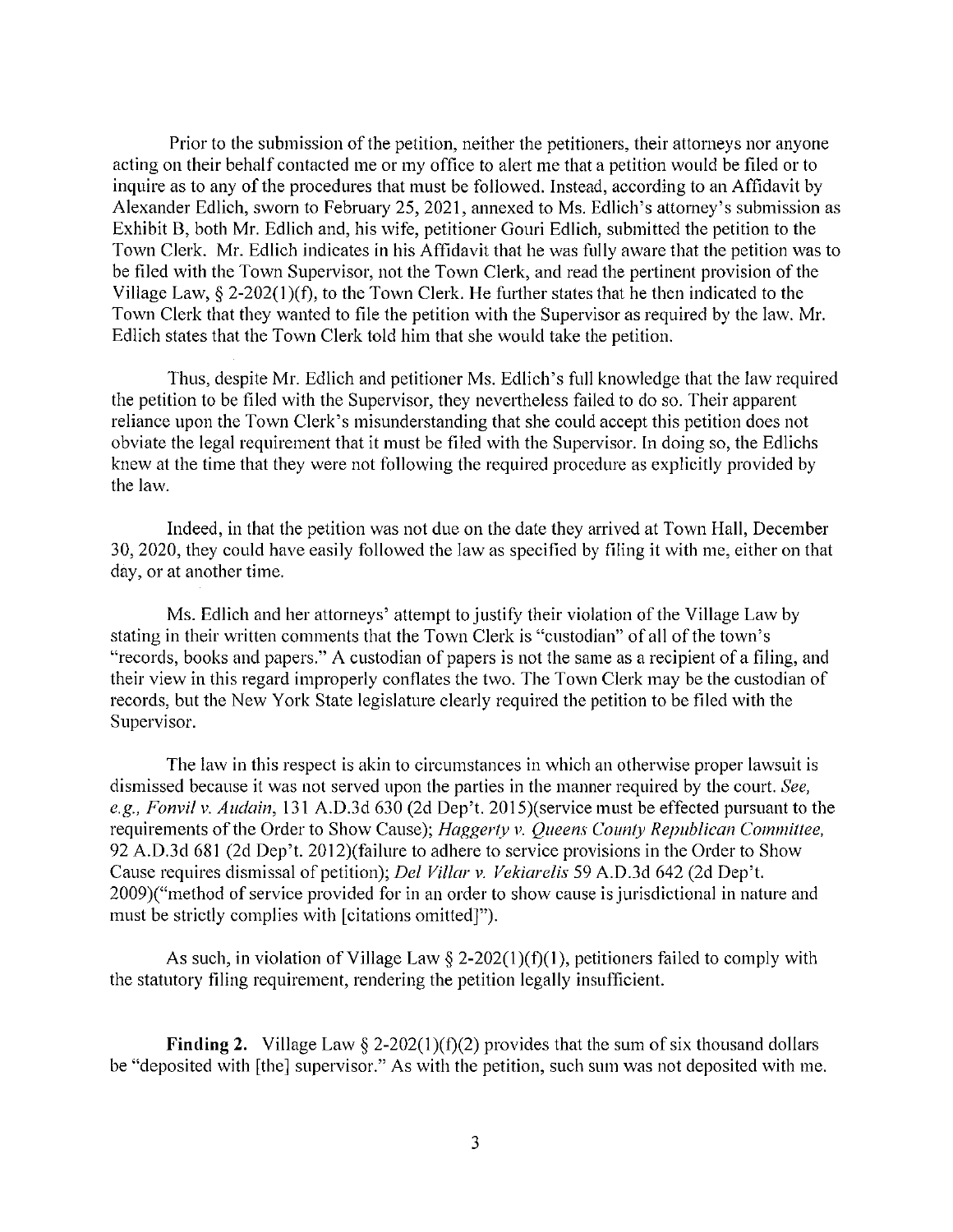Instead, it was deposited with the Town Clerk of the Town of East Hampton, a separately and independently elected public official.

For the same reasons as indicated in Finding 1, the deposit was not properly filed as required by Village Law § 2-202(1)(f)(2), rendering the petition legally insufficient.

**Finding 3.** Village Law  $\S$  2-202 specifies the content and format of the petition to be submitted in support of a proposed incorporation of a village. Petitioners here submitted two pages at the beginning of the petition which alleges the ways in which the petition supposedly complies with the law. In the stated allegations, signed by the three designated petitioners, there is a material false statement. Specifically, they represent, purportedly in compliance with Village Law § 2-202(1)(a)(1), that

"1. This petition is signed by at least twenty percent  $(20%)$  of the residents in the territory herein proposed... [emphasis supplied]."

This averment is dated November 20, 2020. On November 20, 2020, only fifteen persons had signed the petition – not 20% of the proposed village's inhabitants as is required. As such, the petition contained a materially false representation.

In response to this objection, Ms. Edlich's attorneys stated that the objection "mischaracterize<sup>[s]"</sup> the statement on Page 1 of the petition, and "does not aver that, as of the moment of signing, the petition is signed by twenty percent of the residents in the territory." However, that is actually what the plain language of the signed statement says. On November 20, 2020, the petitioners stated that the petition "is signed" by at least twenty percent of the residents. On that date, the petitioners obviously could not have known and did not know how many persons would subsequently sign the petition. In short, in that only fifteen persons had signed when they made that representation, it is a false statement that cannot be explained away. In fact, petitioners attorneys did not even attempt to explain it away.

As such, in violation of Village Law  $\S$  2-202(1)(a)(1), this false averment renders the petition legally insufficient. Berkowitz v. St. Lawrence, 21 A.D.3d 413 (2d Dep't. 2005) (even the improper placement of the required authentication renders the petition invalid); Plummer v. Dominy, 18 A.D.2d 190 (2d Dep't. 1963)(Supervisor has general authority to render a decision on a petition's legal insufficiency); Village Law  $\S$  2-206(1)(g).

Finding 4. Village Law  $\S$  2-202(1)(c) requires that the petition "shall have attached thereto prior to the signature pages...(2) [a] list of the names and address[es] of the regular inhabitants of [the proposed] territory." Regular inhabitants are those who reside in the proposed territory and are registered to vote therein. See, e.g. Bernstein v. Feiner, 58 Misc.3d 1221(A)(Sup. Ct. Westchester Co.), rev'd on other grounds 165 A.D.3d 924 (2018)("insofar as the term regular inhabitants is defined under Village Law  $\S 2-200(1)$ , it shall include all persons residing in the territory of the proposed village who are 18 years-of-age or older, and who maintain a residence therein which is used for voting purposes (see Village Law  $\S$  2-200[2]).").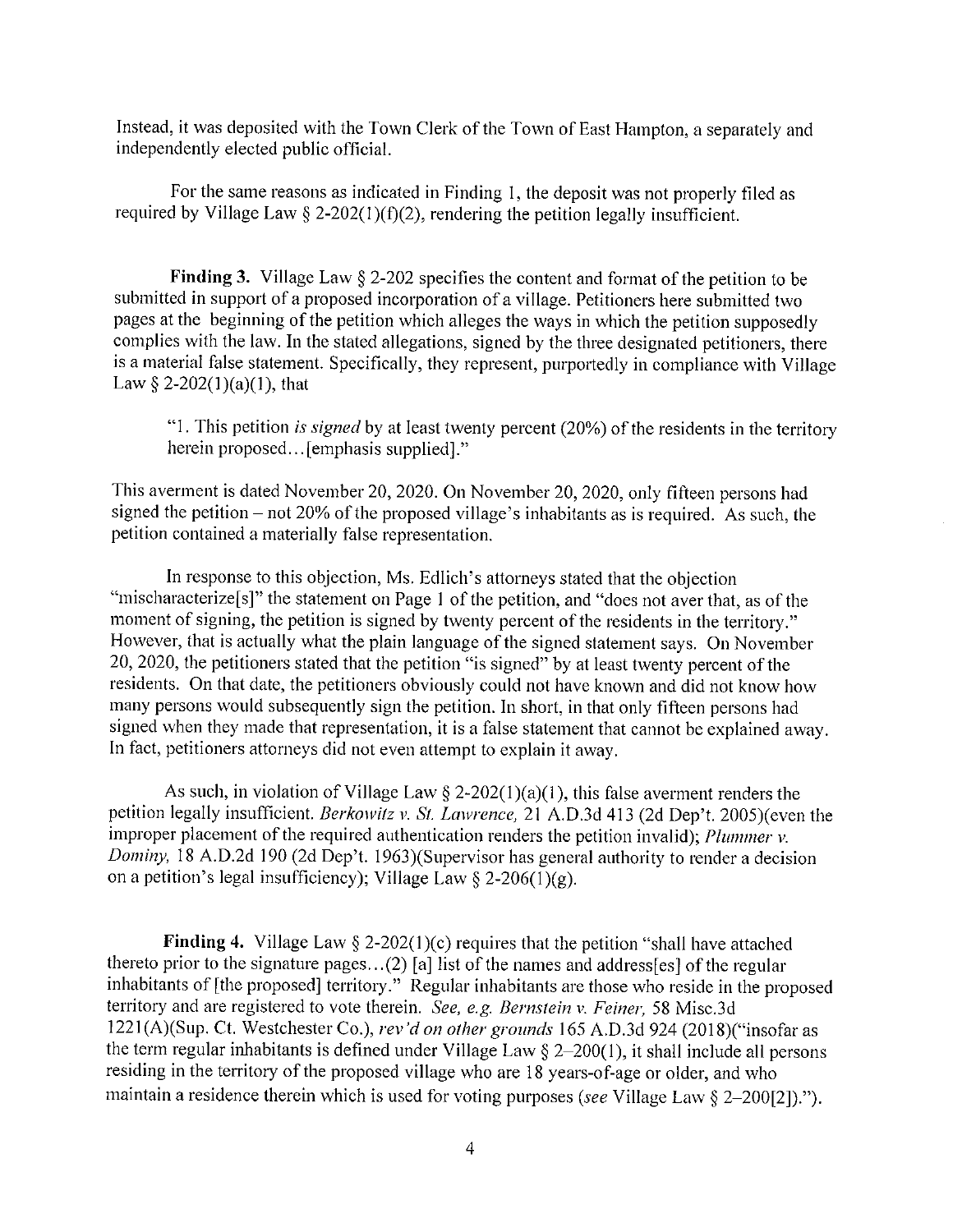Indeed, the courts have consistently opined that the list of inhabitants be "an accurate list of the regular inhabitants of the proposed village, as is required by Village Law  $\S 2-202(1)(c)(2)$ ." Bernstein v. Feiner, 165 A.D.3d 924 (2018).

Objections were presented as to the accuracy and completeness of this list. Specifically, objectors alleged that there were 78 inhabitants who are registered voters in the proposed district who were erroneously omitted from the list; there were 10 persons on the submitted list who were no longer inhabitants in that their homes were sold before the petition process was commenced; and there were 193 persons erroneously included on the list who are not registered voters in the Town of East Hampton, and, therefore, not regular inhabitants as defined by law. (The specific names of such persons were included in the objections collectively submitted by Doreen Niggles, Amy Turner and Jonathan Wainwright, dated February 21, 2021, and part of this record.)

Neither the petitioners here nor their attorneys or the persons named on said lists submitted by the objectors appeared at the within hearing or submitted affidavits to address the objectors' allegations regarding whether their names were erroneously included in or excluded from petitioners' list. Although the attorneys correctly note that objectors have the burden to demonstrate the insufficiencies of a petition, the burden shifts once an objection is lodged, especially when the other party is in possession of the evidence or has control of potential witnesses. See, e.g., Matter of Newcomb v. Middle County Central School District, 28 N.Y.3d 455 (2016). Moreover, if an allegation is met with silence, an adverse inference may be drawn. Adams v. Klapper, 182 Misc.2d 51 (Sup.Ct. Kings Co.), aff'd. 264 A.D.2d 696 (2d Dep't. 1999).

The attorneys did respond with their own chart that specified that many of the 78 persons who the objectors alleged were erroneously omitted had moved (39), were deceased (2), lived in homes not within the proposed village boundaries (26), or whose names were not in the Board of Elections records which petitioners obtained through a FOIL request in December (5). Although this "evidence" was not presented by the persons named in the objectors' lists, I accept it for the purpose of my determination.

Evidence was submitted for only 3 of the 39 persons who had allegedly moved, and 2 of the deceased. No testimonial or documentary evidence regarding the other 73 names were submitted. As such, I could have simply drawn an adverse inference. Instead, consistent with my authority and obligation to render a fair, objective and fact-based decision, I determined that it was warranted and appropriate to review certain public information relating to voting records. My assessment follows:

Regarding the three persons who had moved, the 4 new owners identified by the attorneys in their own chart were not listed by petitioner in the list of inhabitants.

Regarding the other 36 persons who allegedly moved, they were all still registered to vote at their homes in Wainscott, which ordinarily creates the presumption that they are still residents. However, I took the additional step to review voting records, and ascertained that 23 of these persons had actually voted either in person or absentee in the November 2020 general election. By these acts, these 23 voters have demonstrated their lawful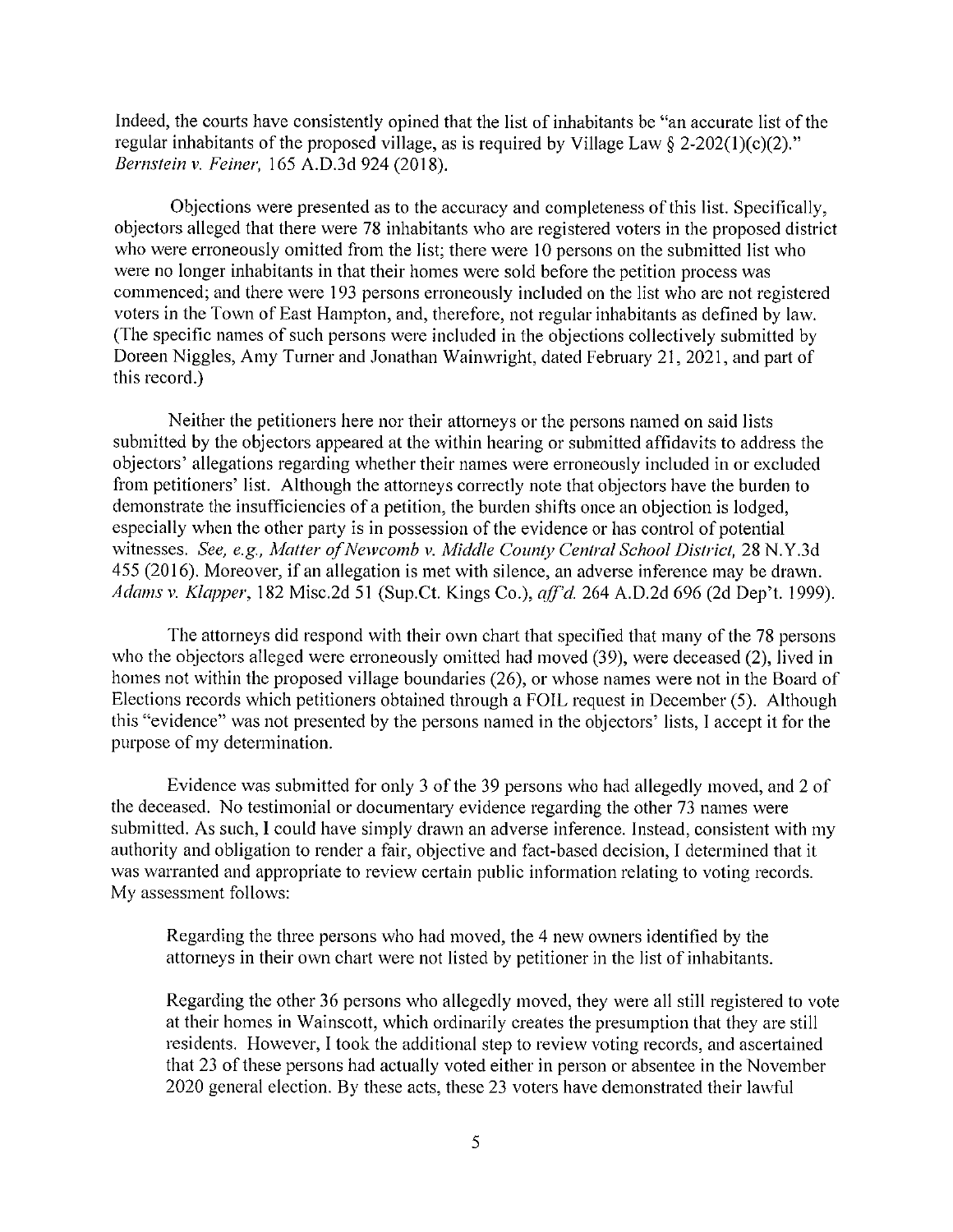residence in Wainscott. I should add that public records show that none of their homes were sold. A list of these 23 persons is annexed hereto as Exhibit A.

Regarding the 26 persons who allegedly are not within the proposed village boundaries. 5 are actually within the boundaries. A list of these persons is annexed hereto as Exhibit  $\bf{B}$ .

Regarding the 5 names petitioners could not find in the Board of Elections records, they are in fact registered (one in 1964, one in 1992, one in 2005, one in 2006 and one in August of 2020). A list of these 5 persons is annexed hereto as Exhibit C.

In all, the attorneys' submission addressing the objection that 78 names on the Board of Election voting rolls were erroneously excluded from the list of inhabitants is itself without basis for at least 33 persons. I find that these 33 names were erroneously excluded from the list, and, therefore, the list of inhabitants is incomplete and inaccurate. (I do not reach a decision as to those persons who remain registered voters at homes in Wainscott who did not vote in 2020.)

With respect to the objectors' allegation that 193 persons were erroneously listed on their list of inhabitants because they are not registered to vote, the attorneys simply assert that being qualified to vote is not necessary when calculating the list of inhabitants in the proposed territory. The petitioners attorneys assert that as long as these persons are not registered elsewhere, their names could be included on the list of inhabitants. As stated above, that is not the law. Bernstein v. Feiner, 58 Misc.3d 1221(A)(Sup. Ct. Westchester Co.), rev'd on other grounds 165 A.D.3d 924 (2018)("insofar as the term regular inhabitants is defined under Village Law  $\S$  2-200(1), it shall include all persons residing in the territory of the proposed village who are 18 years-of-age or older, and who maintain a residence therein which is used for voting purposes (see Village Law  $\S$  2-200[2]).").

Presumably relying upon their interpretation of the law, petitioners failed to produce any witness or affidavit by any of these 193 persons to state that they are in fact residents and are not registered to vote elsewhere. Indeed, the attorneys do not even themselves state this in their written submission. Here, too, I could simply have drawn an adverse inference from the lack of any documentary or testimonial evidence by any of these 193 persons, and determined that all names should have been excluded from the list of inhabitants. Instead, I again determined that it was warranted and appropriate to review public voting records to ascertain whether any of these persons are in fact registered to vote elsewhere. A review of registration data from counties around the state reveals many of these persons appear to be registered to vote elsewhere – and, therefore, even according to the attorneys' asserted definition of the law, should not have been included in petitioners' list of inhabitants. A list of this sample is annexed hereto as Exhibit D.

Moreover, 7 of these voters, obviously knowing that they were registered outside of Wainscott (having just voted in the November 2020 general election), nevertheless signed the within petition. (These 7 people, all of whom voted from addresses in New York county, are indicated as such on Exhibit D.) If they were asked by the witnesses if they were registered to vote in Wainscott before signing – a requirement under Village Law § 2-202(1)(a)(1) – either the witnesses mispresented their status or the witnesses did not follow the law when obtaining their signatures; if the witnesses did not ask the signers or otherwise perform the required due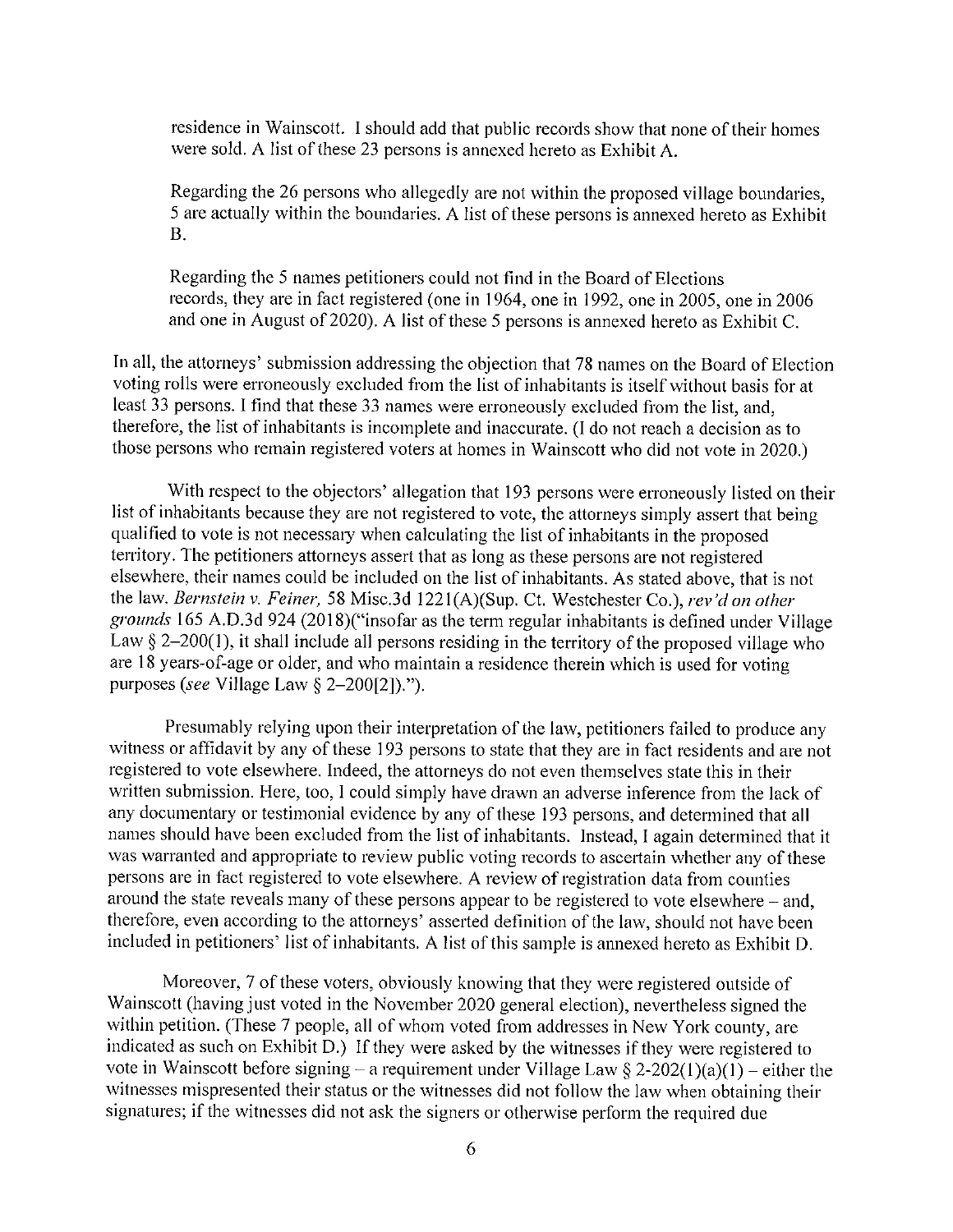diligence to ascertain the status of the signers, then petitioners did not properly gather signatures. If the witnesses knew that these seven persons were registered to vote outside of Wainscott, their filing of the petition was a knowingly false filing.

In any event, whether petitioners included these signatures knowingly or not, I find that petitioners' inclusion of these 7 persons on the list of inhabitants was erroneous.

Finally, it was further alleged by the objectors that 10 persons were erroneously on the list of inhabitants because they had moved. Neither petitioners nor their attorneys produced any evidence regarding their rejection of this objection. Public records substantiate the objection.

Several years ago in Westchester County, in an effort to excuse inaccuracies of their list of inhabitants in support of a proposed village, petitioners there made fulsome presentations as to the process by which their list was generated. Ultimately, however, an appeals court found that even some modicum of due diligence did not obviate the requirement for a complete and accurate list, and the petition there was found legally insufficient. Bernstein v. Feiner, 58 Misc.3d 1221(A)(Sup. Ct. Westchester Co.), rev'd 165 A.D.3d 924 (2018). In any event, neither the petitioners here nor their attorneys provided any explanation as to how the instant list was prepared.

All told, then, there were significant discrepancies on the list of inhabitants in this petition, rendering it incomplete and inaccurate.

Accordingly, in violation of Village Law  $\S$  2-202(1)(c)(2), I find the petition is legally insufficient. Village Law § 2-200(2); Bernstein v. Feiner, 165 A.D.3d 924 (2d Dep't. 2018)(petition legally insufficient because it "did not include an accurate list of the regular inhabitants of the proposed village, as is required by Village Law [§2-202](1)(c)(2)"); Barnard v. St. Lawrence, 44 A.D.3d 1037 (2d Dep't. 2007) (petition legally insufficient in absence of "a complete and accurate list of the 'regular inhabitants' of the territory sought to be incorporated [citations omitted]"; Baker v. Heaney, 15 A.D.3d 577 (2d Dep't. 2005)("The petition for incorporation was legally insufficient in that it did not include an accurate list of the regular inhabitants of the territory sought to be incorporated (see Village Law § 2-202[1][c][2]).").

**Finding 5.** Village Law  $\S$  2-202 provides the specific requirements of a petition for a proposed incorporation of a village. This is similar to the New York State Election Law which provides specific requirements of designating and nominating petitions as well as various other filings relating to candidacies. See, e.g., N.Y. Elec. Law §§ 6-132, 6-134, 6-138, 6-140. (Petitioners attorneys' written submission concedes that I may "use the Election Law as guidance," p. 7, fn. 1). In all such instances, including the procedures relating to a petition for a proposed incorporation of a village, there is an implicit requirement that petitioners, subscribing witnesses, authenticators and notaries are bound by ethical and legal conduct. Recently, the New York Court of Appeals invalidated a designating petition upon which certain dates were entered fraudulently despite the validity of the signatures themselves. Ferreyra v. Arroyo, 35 N.Y.3d 127 (2020)("the designating petition is so "permeated" by fraud "as a whole as to call for its invalidation" [citations omitted]"). And there is a legion of cases where petitions were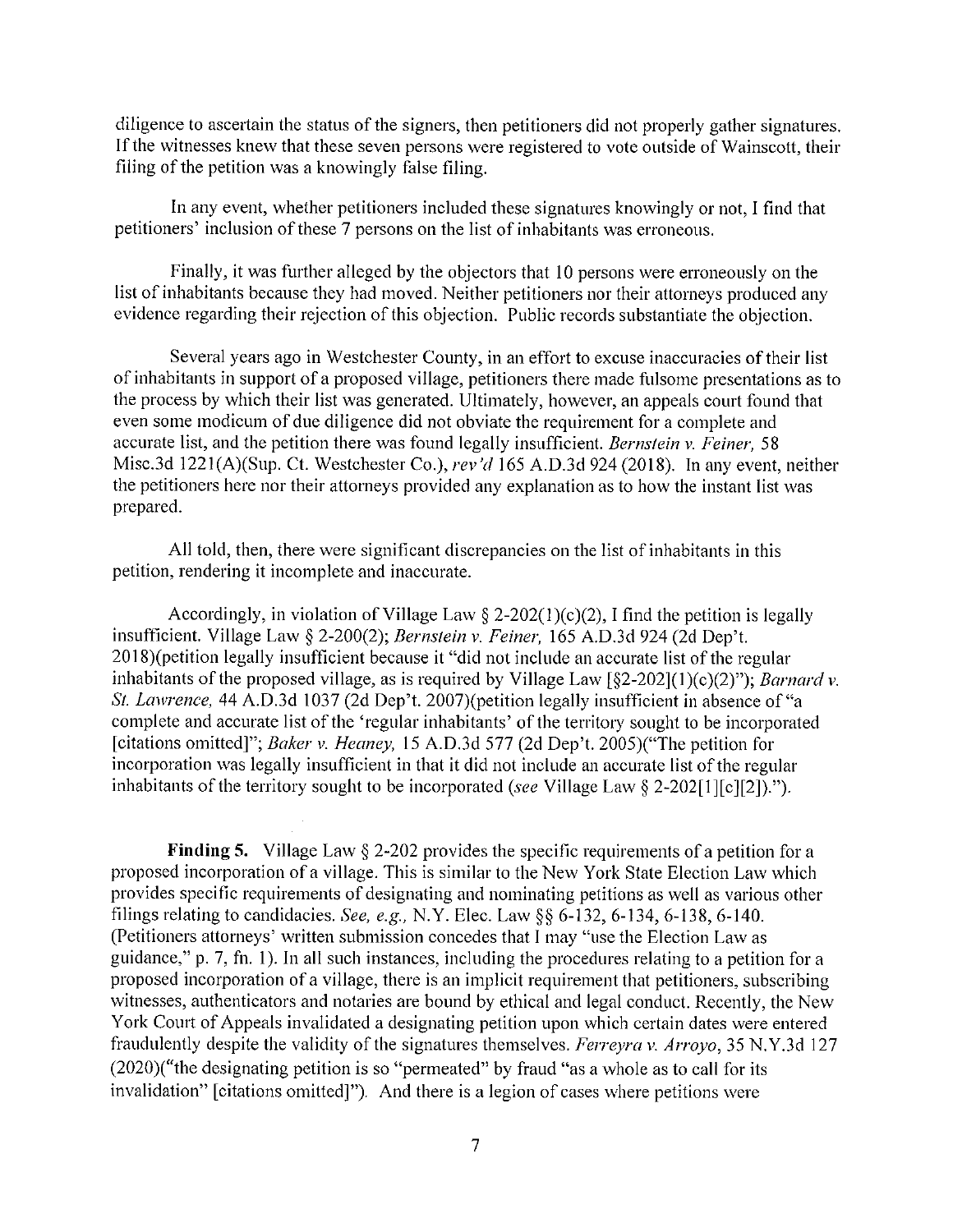invalidated based upon irregularities or fraud even when there were otherwise a sufficient number of valid signatures. See, e.g., Lerner v. Power, 22 N.Y.2d 767 (1968)(petition invalidated even though only 146 out of 1047 signatures [13.9%] were fraudulent); Leonard v. Pradhan, 286 A.D.2d 459 (2d Dep't. 2001) (petition invalidated when there is fraud even when there remain sufficient number of signatures that were obtained properly); In re Denenberg, 33 A.D.3d 198 (1<sup>st</sup> Dep't. 2006)(suspension from practice of law appropriate even when false authentication of signatures was inadvertent or careless). See also Drace v. Sayegh, 43 A.D.3d 481 (2d Dep't. 2007)(candidate's involvement with respect to only two improper signatures was sufficient to invalidate the entire petition).

In the instant petition, 14.2% of the 217 submitted signatures on 141 pages in the petition are not valid either because signers were not *bona fide* inhabitants of the territory of the proposed village, their signatures were duplicated by the same witness on or about the same dates, the dates on a sheet were out of order, or the signatures were authenticated improperly. Six persons acted as witnesses in the petition. One, Alexander Edlich, witnessed 77 of 141 pages consisting of 63.5% of all the signatures submitted. Of the 138 of the 217 signatures submitted by Mr. Edlich, 16, or 11.5%, were invalid.

Mr. Edlich's defective signatures were either by  $(1)$  ineligible signers or  $(2)$  duplicate signatures.

The first defect, relating to the ineligible signers, evidences that Mr. Edlich (as well as five other petition witnesses) either failed to use due diligence by not consulting the voting records of Suffolk County when obtaining signatures, or, after having reviewed the voting records, intentionally obtained invalid signatures or intentionally filed invalid signatures.

Mr. Edlich's ineligible signatures included 4 of the 7 signatures referenced in Finding 4 that were from persons who had voted in the November 2020 general election outside of Wainscott. Indeed, as indicated above, all seven had voted from their registered address in New York County. Mr. Edlich apparently failed to use any diligence in ascertaining the bona fides of these signers, or, perhaps, he knew they were registered elsewhere and obtained their signatures anyway.

The second defect, duplicate signatures, were all promulgated by Mr. Edlich. Specifically, he obtained the signature of Brooke Neidich on Nov. 22 (p. 100) and then again on Nov. 26 (p. 101); Peter Schwartz twice on Dec. 5 (pp. 59 and 60); and Lori Anne Czepiel, also twice on one day, Nov 22 (pp. 91 and 95). These duplications either on the same day or a few days later are facially improper, and also raise the concern as to whether Mr. Edlich was intentionally "padding" the petition, or whether he was actually the witness of these signatures.

Another witness, Michael P. Mahoney witnessed 44 pages containing 54 signatures, 9 of which were invalid. Three of these signatures were from persons who were registered to vote in New York county, and had voted in the 2020 general election. Additionally, on two of his sheets the signatures were not in chronological order. Specifically, on p. 6, there were two signatures, the first dated November 25, 2020, and the second one dated November 24, 2020; on p. 131, there were also two signatures, the first dated December 13, 2020, the second dated December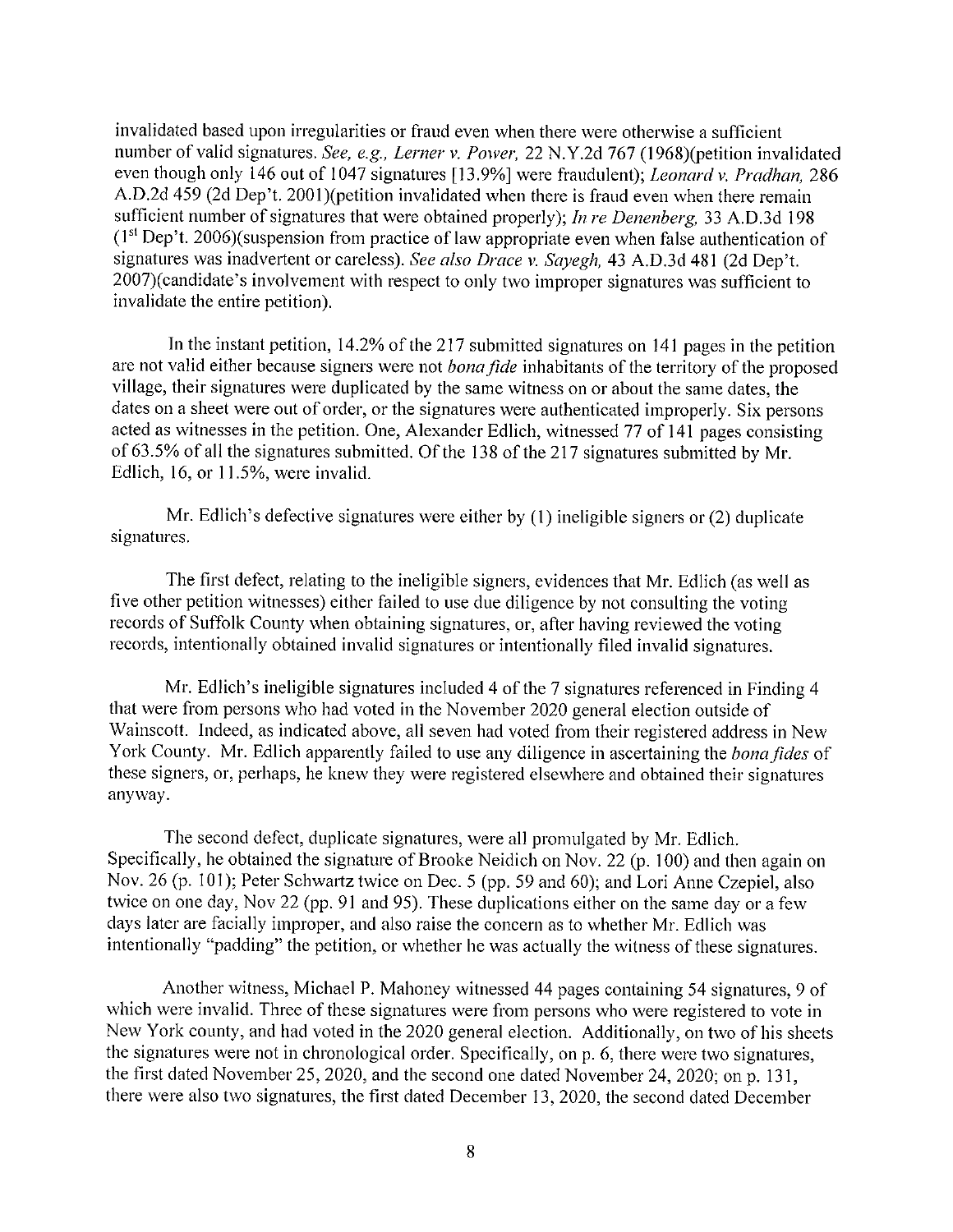12, 2020. This calls into question whether these signatures were actually taken on the dates indicated and who inserted the dates.

A third witness, Rosemarie Arnold, witnessed four signatures on 4 pages, and had her authentication notarized by a New Jersey notary. The authentication states Mr. Arnold's signature was taken in Suffolk County. The notarization was improper. See N.Y. General Construction Law § 12; *Application of Sakaris*, 160 Misc.2d 657 (Civ. Ct. NYC Richmond Co. 1993).

Mr. Edlich submitted an Affidavit, sworn to February 25, 2021. He did not address the improper duplicate signatures or any of his petitioning practices that resulted in erroneously included signatures on his sheets as alleged by the objectors. Mr. Edlich also did not appear at the February  $25<sup>th</sup>$  hearing.

Michael P. Mahoney did appear at the February  $25<sup>th</sup>$  hearing, but also failed to address the objections relating to the signatures he obtained.

Although Mr. Mahoney himself failed to address his allegedly irregular signatures, petitioners attorneys' written submission did. They offer a different reading of the signatures than the objector did. It would have been preferable to hear from Mr. Mahoney on this point.

Petitioners attorneys did not address Mr. Edlich's duplicate or other erroneous signatures.

I make no finding regarding the signatures obtained by witness Rosemarie Arnold other than to deem all of her signatures invalid.

As a result of these facts, I am constrained to find that the Edlich duplicate and ineligible signatures were sufficiently irregular to warrant the invalidation of all of his otherwise valid 122 signatures, and the Mahoney signatures from New York county were also sufficiently irregular to warrant the invalidation of all of his otherwise 45 signatures. Drace v. Sayegh, 43 A.D.3d 481 (2d Dep't. 2007) (even two irregular or fraudulent signatures are sufficient to invalidate a petition). See also Sgammato v. Perillo, 131 A.D.3d 648 (2d Dep't. 2015) ("A candidate's designating petition will be invalidated...where the candidate has participated in, or is chargeable with, knowledge of the fraud [citations omitted]"); Tapper v. Sampel, 54 A.D.3d 435 (2d Dep't. 2008) (candidate knowingly submitted petition sheets that failed to comply with requirements is sufficient ground to invalidate a petition). See also Toles v. Quintana, 183 A.D.3d 1290 (4<sup>th</sup>) Dep't. 2020)("Where a subscribing witness falsely swears to a designating petition sheet and does not testify at the hearing, the court may declare that all of the designating petition sheets subscribed by that witness are invalid [citations omitted]."); Kogan v. D'Angelo, 83 A.D.2d 892 (2d Dep't. 1981) (failure of witness to explain petitioning irregularities requires invalidation of all his signatures); Sasson v. Board of Elections, 24 Misc.3d 1245(A)(Sup. Ct. Queens Co. 2009)(signing of name twice constituting a fraud by the subscribing witness); Haas v. Costigan, 14 A.D.2d 809 (2d Dep't. 1961).

As such, the petition "does not conform to the requirements" of the law. Village Law  $\S$  2-206(1)(g). Accordingly, in violation of Village Law § 2-206(1)(g) and the common law that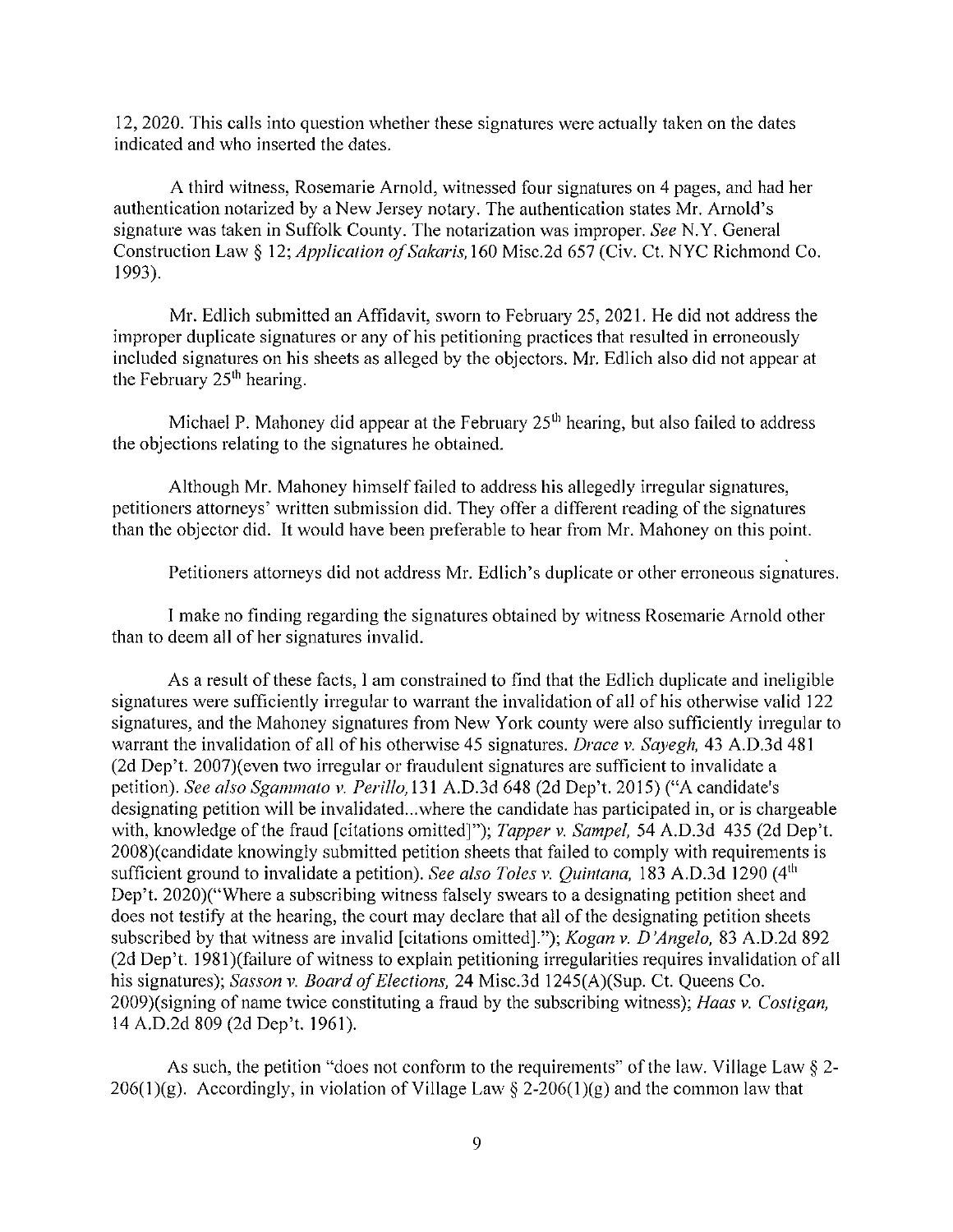requires petitions to be filed with a government agency in conformity with the ethics and laws relating to such procedures, I find the petition legally insufficient.

**Finding 6.** Village Law  $\S$  2-202(1)(a) requires that petitioners submit signatures of at least twenty percent of the regular inhabitants of the territory of the proposed village, or the names of more than fifty percent in assessed valuation of real property. Petitioners chose the first option. Village Law § 2-202(1)(a)(1). In that the list of inhabitants submitted is legally defective for multiple reasons as stated in Finding 4 herein, it is difficult to assess the actual number of regular inhabitants, and, therefore, the number of signers that constitutes twenty percent of such inhabitants is also impossible to ascertain. Furthermore, in that I find the Edlich and Mahoney signatures to be deemed stricken for the reasons stated in Finding 5, the number of valid signatures submitted by petitioners is only 19.

Nineteen does not constitute 20% of the residents of the territory of the proposed village. Indeed, in that the number of residents in a proposed village must be at least 500, any calculation based upon the factual findings I have made would render the petition legally insufficient. Village Law  $\S$  2-202(1)(b)(3).

Accordingly, in violation of Village Law  $\S 2-202(1)(a)(1)$ , I find that the petition is legally insufficient.

**Finding 7.** Village Law § 2-202(1)(c)(1) requires the petition to include

"a description of [the proposed village's] territory sufficient to identify the location and extent of such territory with common certainty and which shall be in one of the following forms or a combination thereof: (a) a metes and bounds description; (b) a description made with reference to existing streets and navigable waters or a combination of same; or (c) a map showing existing streets and navigable waters or a combination of same forming boundaries or metes and bounds or the entire boundaries of one or more districts of an entire town."

Petitioners included in their petition a "Legal Description" and an aerial view of said territory, presumably to satisfy Village Law  $\S$  2-202(1)(c)(1)(b) or (c).

The aerial view submitted, annexed to the petition as Exhibit A-1, does not satisfy Village Law  $\S 2-202(1)(c)(1)(c)$  in that it is not a map that shows "existing streets and navigable waters or a combination of same forming boundaries or metes and bounds or the entire boundaries of one or more districts of an entire town." Rather, it is a "Google Earth" photo with only some of the existing streets identified; and it fails to show the "entire boundaries." As such, insofar as petitioners were attempting to comply with Village Law  $\S$  2-202(1)(c)(1)(c), this Google depiction does not show the entire territory sought to be incorporated.

Accordingly, in violation of Village Law  $\S$  2-202(1)(c)(1)(c), I find the petition is legally insufficient.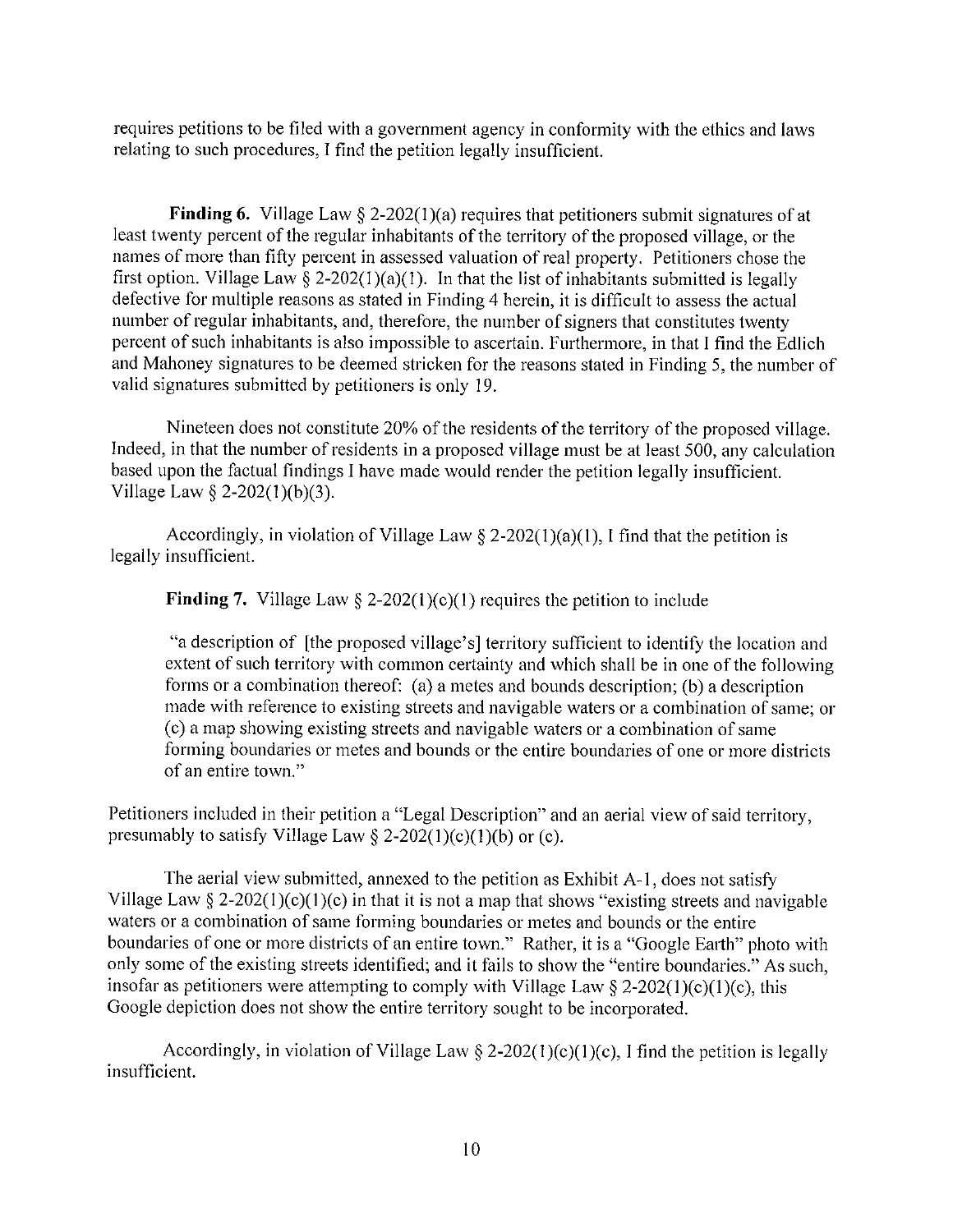Petitioners, alternatively, also appear to have attempted to comply with Village Law § 2- $202(1)(c)(1)(b)$  in submitting their "Legal Description," annexed as Exhibit A of the petition. This so-called "Legal Description" does not comply with Village Law § 2-202(1)(c)(1)'s prescription that it is "a description of [the proposed village's] territory sufficient to identify the location and extent of such territory with common certainty..." in the following respects.

The southern border of the proposed territory failed to correctly identify navigable waters in its description of the boundaries. Although the Village Law itself does not define "navigable" waters," I am authorized and obligated to render a judgment as to its meaning within the context of this requirement. Accordingly, I have reviewed various relevant statutes and publications, and have studied the submissions of the objectors' and petitioners attorneys' respective presentations of the issue.

In their description of the proposed boundaries, petitioners refer to navigable waters as "mean high water of the Atlantic Ocean." In fact, the "mean high water" mark referenced by petitioners does not constitute "navigable waters." The New York Court of Appeals held that a waterway is navigable if, at the least, "single logs or sticks of timber" could float on the area. Morgan v. King, 35 N.Y 454 (1866). No sticks or logs can float on the beach between mean high water and low water when the tide is out. See "Office of Coast Survey," National Oceanic and Atmospheric Administration, United States Department of Commerce, https://nauticalcharts.noaa.gov/data/us-maritime-limits-and-boundaries.html ("Maritime limits and boundaries for the United States are measured from the official U.S. baseline, recognized as the low-water line along the coast as marked on the NOAA nautical charts in accordance with the articles of the Law of the Sea [emphasis supplied]."

Moreover, petitioners also refer to a proposed boundary as "running thence east along the southerly side of Montauk Highway until it intersects the westerly shore of the westerly fork of Talmadge Creek an arm of Georgica Pond." New York Navigation Law § 2.4, which is relevant by reference, defines navigable waters as excluding "all tidewaters bordering on and lying within the boundaries of Nassau and Suffolk counties" and "all lakes, rivers, streams and waters within the boundaries of the state and not *privately owned* [emphasis supplied]." In that the description of the proposed boundaries refers to certain tidal wetlands (Georgica Pond, Talmadge Creek and Georgica Creek), such boundaries are not navigable waters and thus are not permissible boundaries under Village Law  $\S$  2-202(1)(c)(1).

Further, in that the Georgica Cut does not exist for six or so months of the year, it is not a lawful boundary. Once or twice a year an opening is cut in the berm between Georgica Pond and the Atlantic Ocean, and the waters meet; but after several weeks the separation between the two bodies of water is restored, eliminating the Gut. And when the Gut does exist, its location varies, thus rendering questionable any "common certainty" of the boundary.

Additionally, petitioners refer to Town Line Road as a street boundary. However, the law's reference to "existing streets" does not include shifting, transitory or "projected" streets. Town Line Road ends at the commencement of the beach, and the centerline ends approximately twenty yards before the end of the asphalt. A "projected" centerline does not actually permanently exist, and is, therefore, not an "existing street."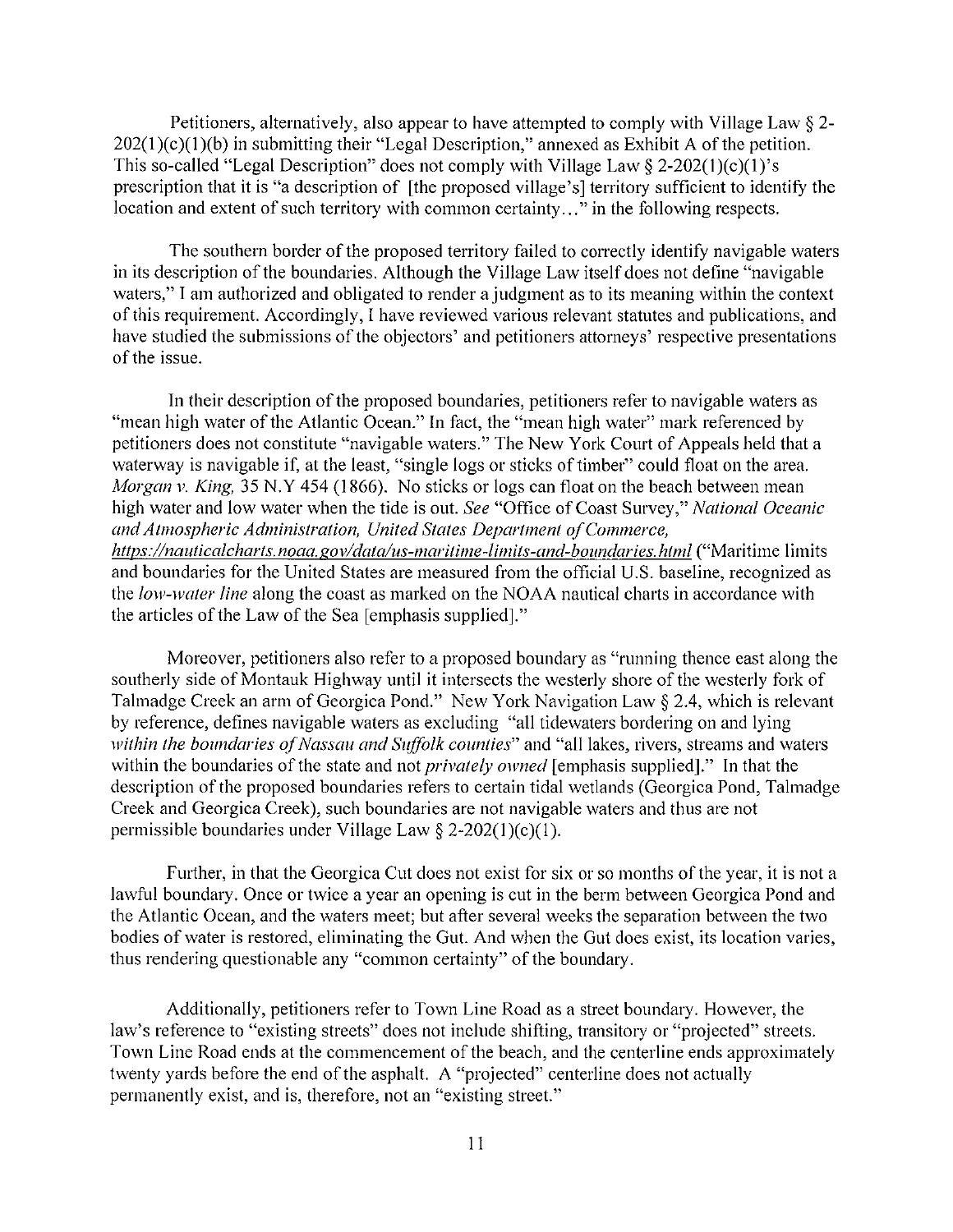Moreover, the petitioners cannot use private property as a boundary line without taking into "account for or otherwise recognizoing] [the owner's] exclusive rights to the [Georgica] Association's] exclusive rights to the Association Beach," defined by the Association in its February 25, 2021 written submission at the hearing as "roughly 2.9 acres of oceanfront land to the west of Georgica Pond, including a section of the beach extending to the mean high water mark of the Atlantic Ocean." Insofar as said lands constitute any part of the boundary of the proposed village, such boundary lines may be construed as an impermissible taking or may be subject to unilateral withdrawal from the village.

The Association claims that it

"holds a unique position in the Town with respect to its beach ownership...aris [ing] from a grant from the Freeholders of the Town of East Hampton to one Steven Hand in 1669. Its title was recognized as valid and absolute in a June 17, 1963 decision by New York State Supreme Court Justice F.J. Munder in the case of Georgica Association v. Trustees of the Freeholders and Commonality of the Town of East Hampton."

Petitioners attorneys address this issue by referencing Village Law § 2-200, which provides that the territory of a proposed village may not "include a part of a city or village." They further state that incorporation "has no impact on the Association's property rights over Association Beach."

The law may not explicitly address private land as it relates to a proposed boundary line, but it cannot be denied that this issue raises thorny questions as to whether the boundary can be disturbed by private interests. The law does say the boundaries must be "existing streets and navigable waters," implying that such land or water must be publicly held. This, I find, is the proper interpretation of what is required under the law.

Accordingly, for each and all of these reasons, I find the description of the proposed territory is defective, in violation of Village Law  $\S$  2-202(1)(c)(1), rendering the petition legally insufficient.

Finding 8. Certain residents of the territory of the proposed village as well as others who live in areas not within the proposed territory submitted objections and made oral presentations to the effect that the incorporation of Wainscott would devalue their property, increase their taxes, deprive them of a vote on the incorporation if they lived outside the proposed boundaries, restrict access to beaches, or exacerbate social and economic inequalities. Although these objections were well-stated and reflect a sincere response to the proposed incorporation, I am constrained to find that these reasons do not impact the legal sufficiency of the petition itself. Therefore, I find that these comments are not part of my consideration as to whether the petition is legally sufficient.

**THEREFORE,** after due consideration of all the written and oral submissions, the law and the weight of all of the evidence, I find that the petition submitted on December 30, 2020 proposing the incorporation of the village of Wainscott is legally insufficient.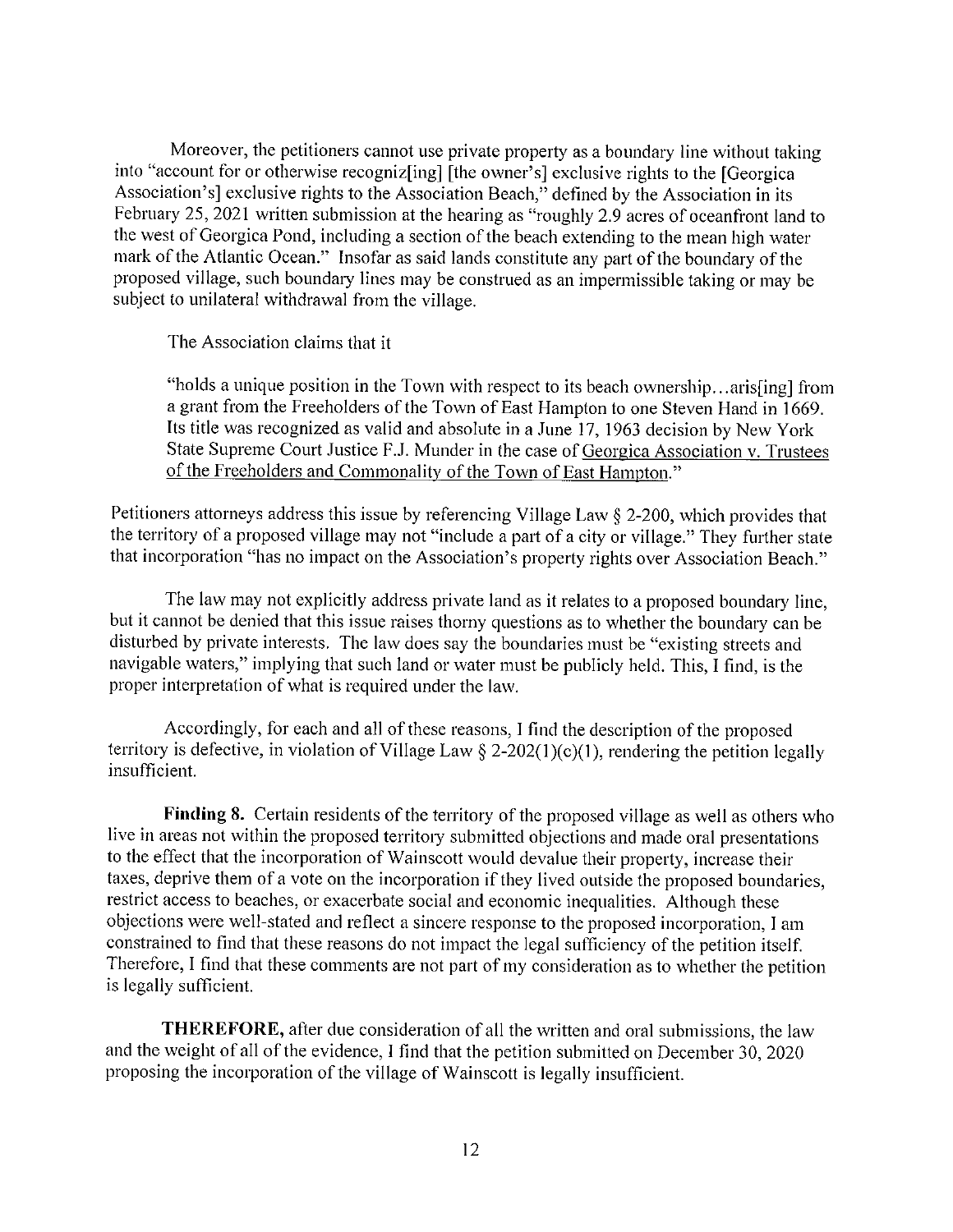In light of my Findings, I know the petitioners will be disappointed. I know they worked hard on the petition. If they are inclined to pursue this further, perhaps this Decision will offer a roadmap as to how to proceed in the future so that any subsequent petition will be deemed legally sufficient.

I thank all the residents of the Town of Easthampton who have expressed their views, and trust that everyone will stay healthy.

'ar  $3/5/2021$ PETER VAN SCOYOC Date

13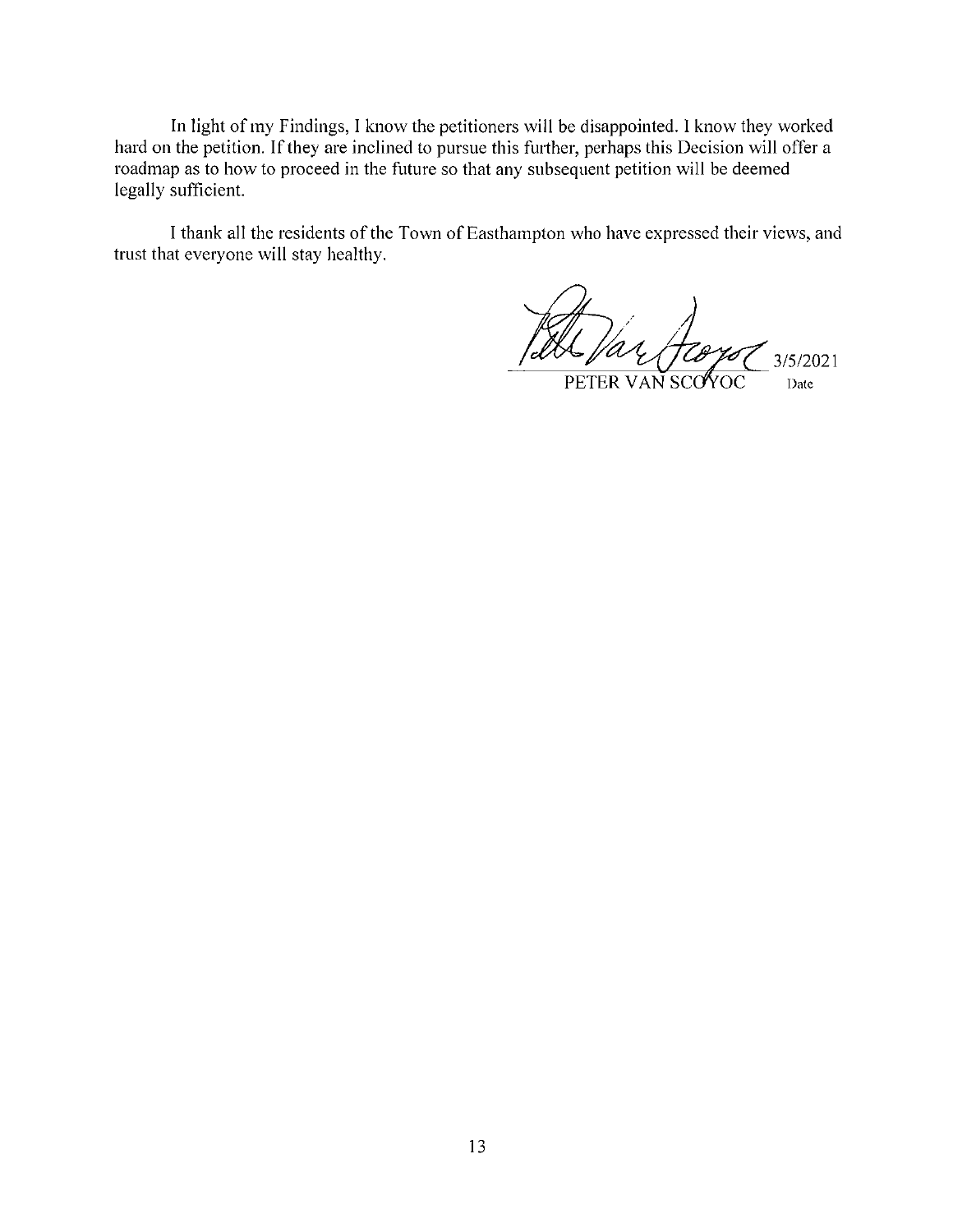#### **EXHIBIT A**

Carol Abady Henry Alegria Ana Arietta Angie Bollman Elizabeth Cullum Joseph Crosson Valerie Crosson Karol DeLaaisne Harry Kamen Steven Lapidus Chimene MacNaughton Craig MacNaughton Judith McDowell Michael McDowell Carlos Mendoza Michael Norbeck Charles Persico Jay Plumeri Michael Silvestri Priscilla Star John Vetrano, Jr. Barbara Wirth Francis Wirth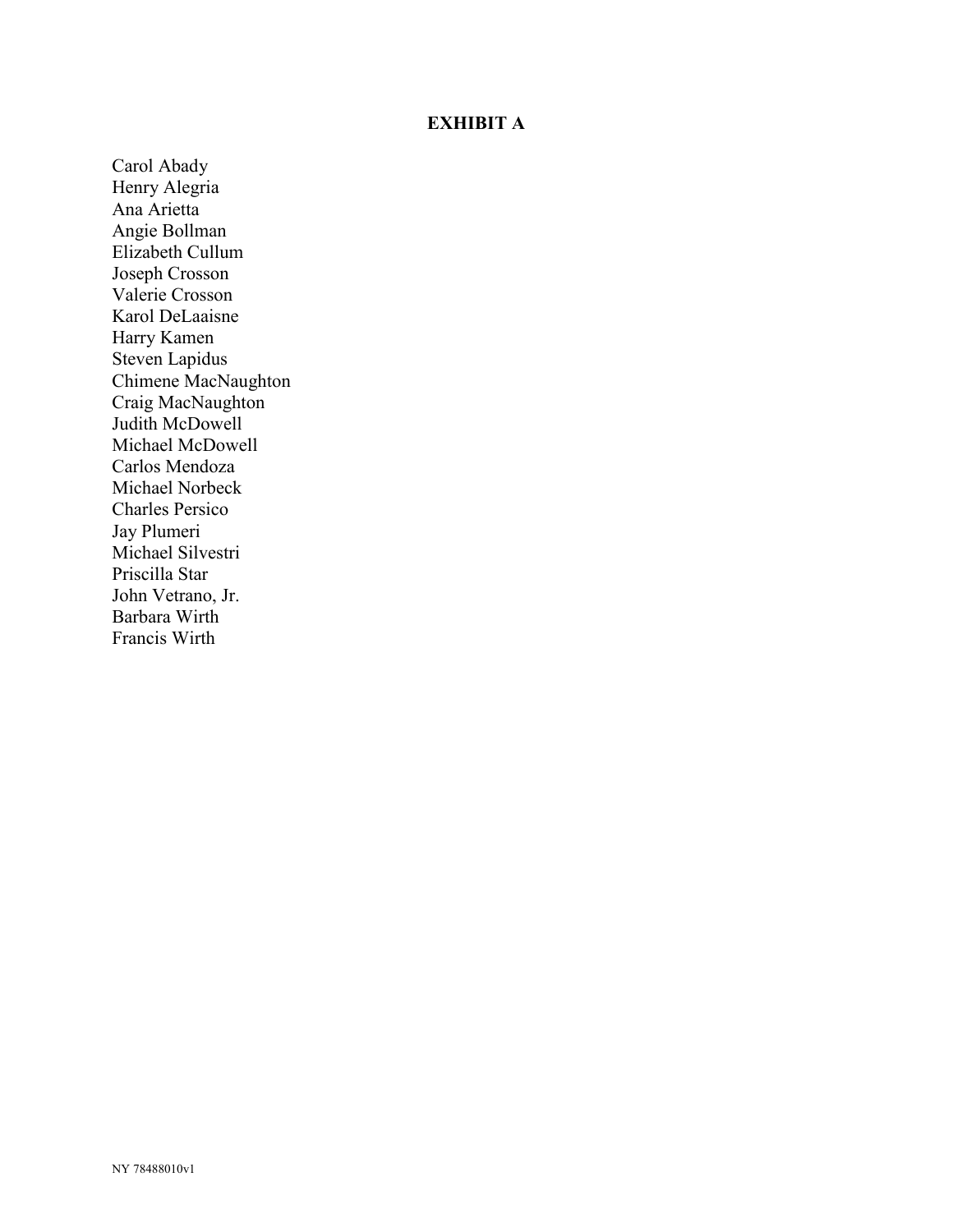## **EXHIBIT B**

Debra Allen Alex Braile Elizabeth Cullum Sonia Folkes Jay Plumeri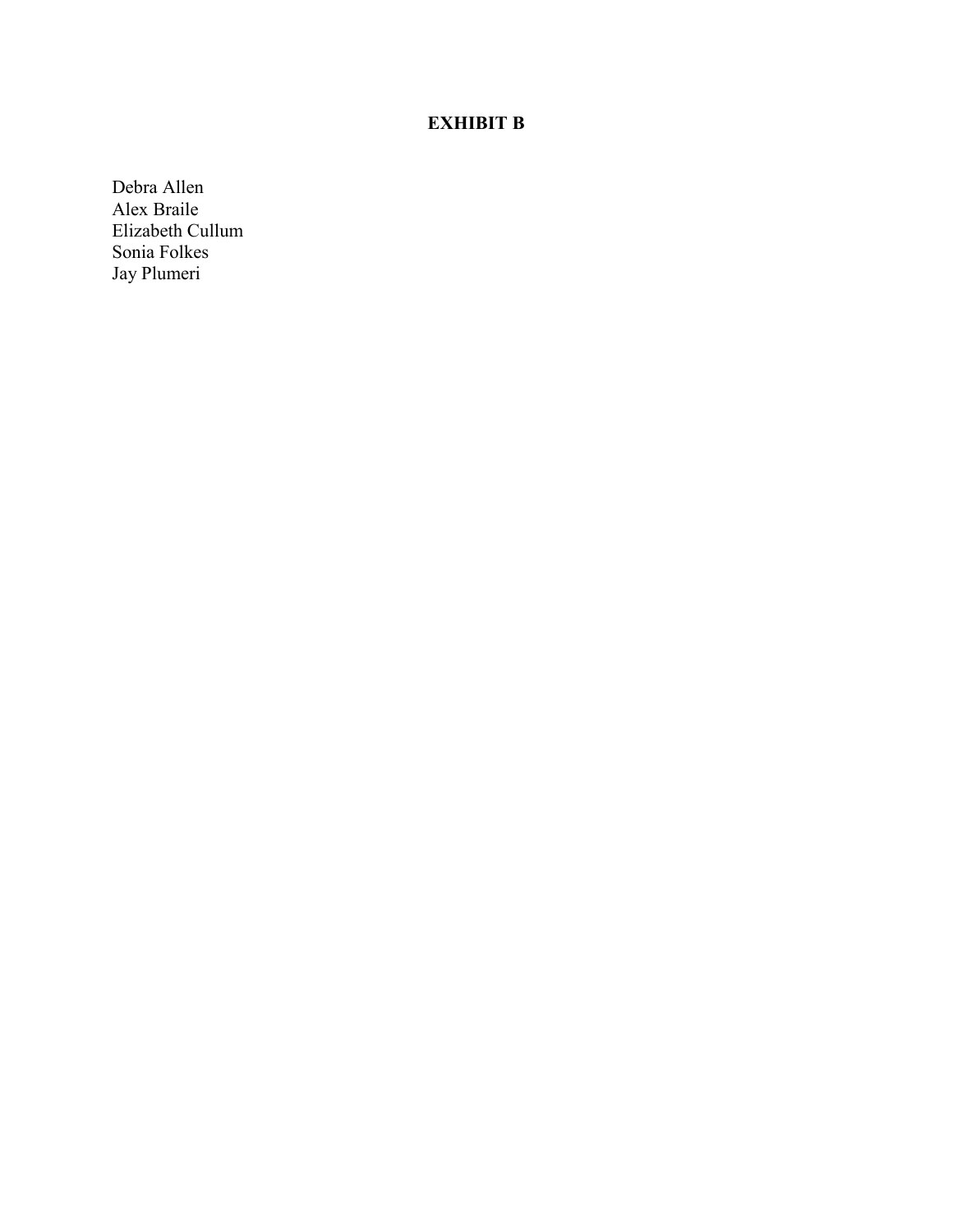## **EXHIBIT C**

Phoebe Shellman Brian Sugman John Vetrano, Jr. Nicole Wilson William Wilson